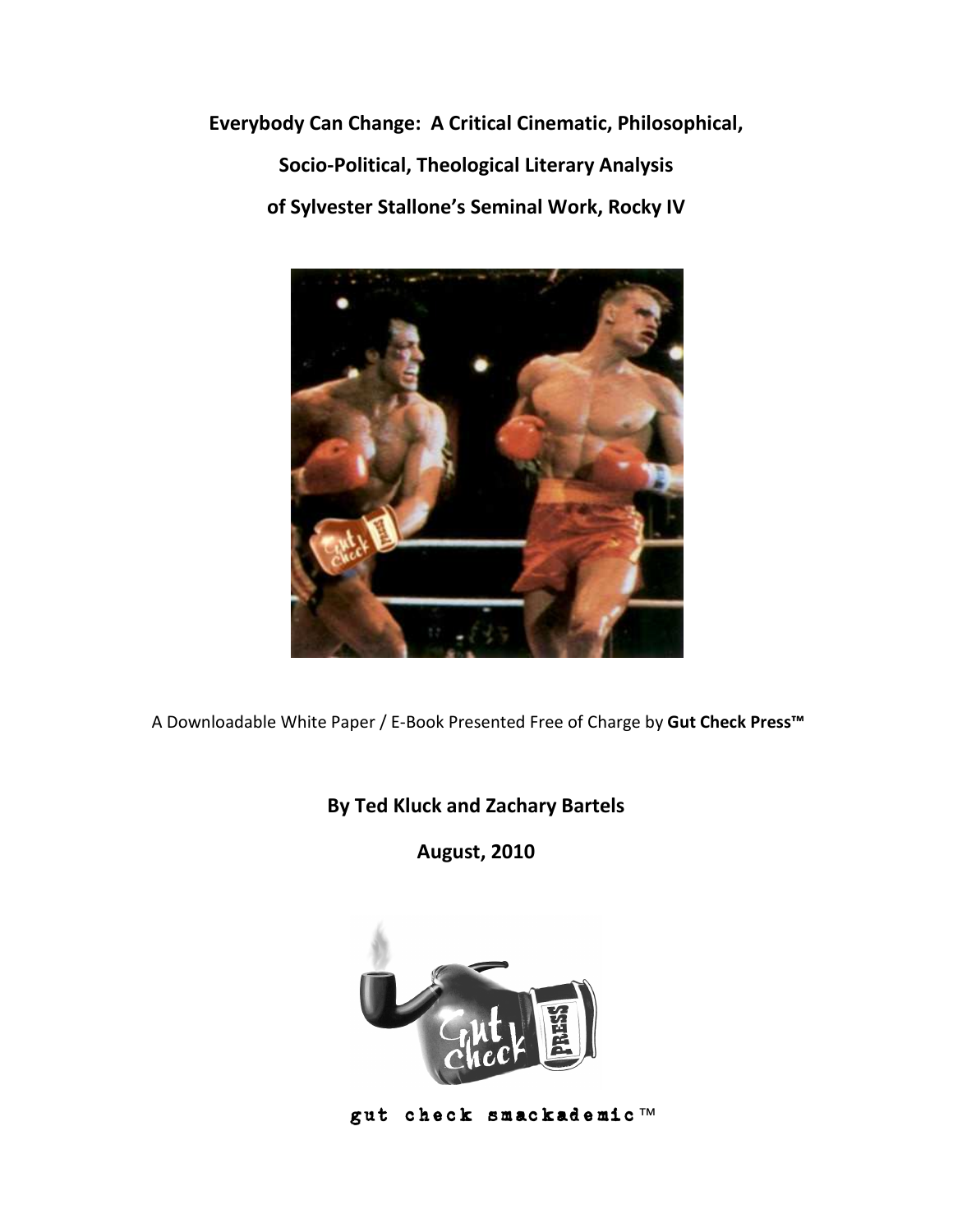*For Frank Turk, who destroys everything that he hits.* 



**Note**: If you enjoy this free e-book, please visit www.gutcheckpress.com in September, 2010 to purchase the audio version of Ted Kluck's critically-acclaimed first book, *Facing Tyson: Fifteen Fighters, Fifteen Stories* (originally published stateside by The Lyons Press, and internationally by Mainstream Publishing).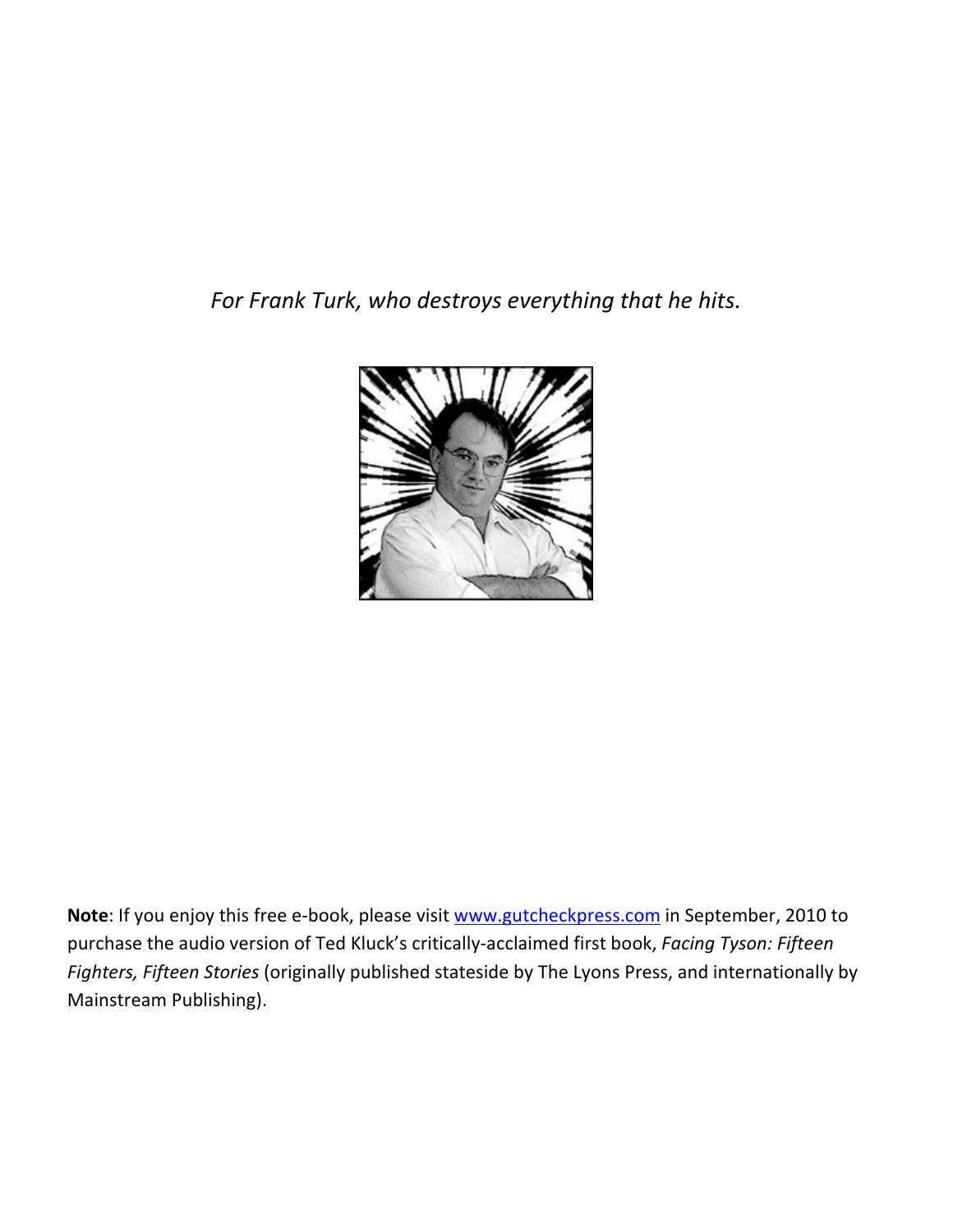# **Contents**

**For Me: A Narrative on Acquiring Rocky IV in a Very Typical Mid-Sized Midwestern Town (Introduction)** 

**Abstract: Why A White Paper on Rocky IV?** 

**Chapter 1: Burning Heart: Cinematic Implications and Montage Use in Rocky IV** 

**Chapter 2: If I Can Change: Racial Implications of Rocky IV** 

**Chapter 3: The Role of the Spouse-at-Ringside in Rocky IV** 

**Chapter 4: What I Learned While Listening to the Rocky IV Soundtrack** 

**Chapter 5: I Must Break You: What the (expletive) is Wrong With Paulie** 

**Chapter 6: Yous Can Change: Political Progressivism and Rocky IV (With an Aside on Physics in Rocky IV).** 

**Chapter 7: I Wish I Wasn't In This Nightmare: Theological Imagery in Rocky IV** 

**Conclusion: You're Not a Machine, You're a Man: The Message and Application of Rocky IV** 

#### **Authors:**

**Ted Kluck, BA, Communication Studies** is the author of several books, on topics ranging from Mike Tyson to the Emergent Church. Both *Why We're Not Emergent* and *Why We Love the Church* (with Kevin DeYoung) won *Christianity Today* Book of the Year awards, and *Paper Tiger: One Athlete's Journey to the Underbelly of Pro Football* won a Michigan Notable Book award in 2008. His work has also appeared in ESPN the Magazine and *Christianity Today*.

Ted has played professional indoor football, coached high school football, trained as a professional wrestler, served as a missionary, and taught writing courses at the college level. He lives in Grand Ledge, MI with his wife Kristin and sons Tristan and Maxim. He once owned a used Volvo and currently has a boxing ring in his basement. He blogs at www.tedkluck.com.

**Rev. Zachary Bartels, BA, World Religion; M.Div.** is a clergyman, a collector of vintage Evangelica, and absentee webmaster to far too many domains. His preaching has been recognized with multiple homiletical awards and acknowledged by his parishioners as really long-winded. His work regularly appears in a prestigious monthly church newsletter and on his blog, which is frequented by literally *dozens* of loyal readers. He is co-author of *Kinda Christianity: A Fair, Organic, Free-Range Guide to Authentic Realness* (with Ted Kluck).

He enjoys gourmet coffee, fine cigars, stimulating conversation, systematic theology, and occasionally climbing into Ted's boxing ring. Zach lives in Lansing, MI with his wife Erin and son Calvin. You can visit his blog at www.pastorzach.com.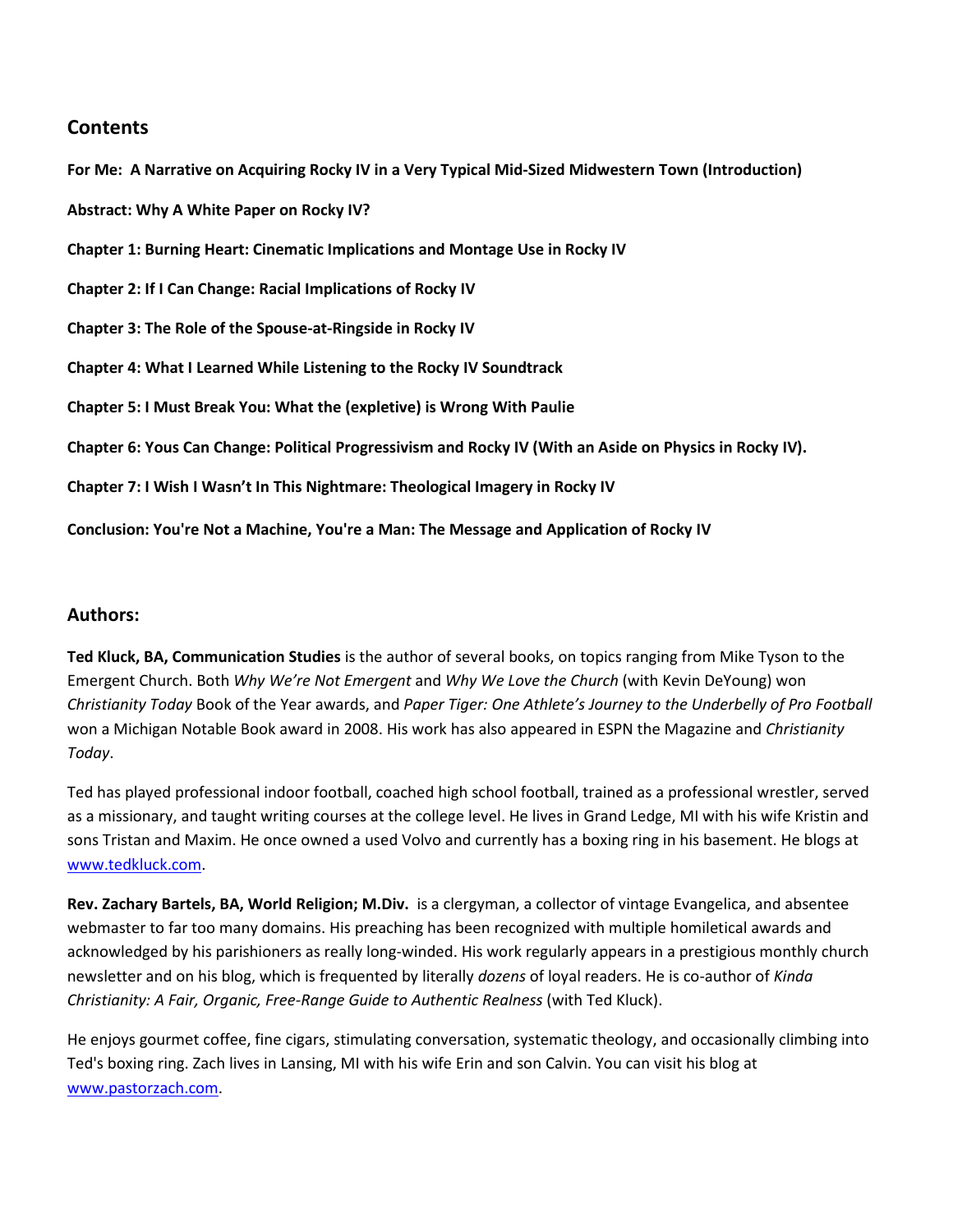# **Introduction**

#### **For Me: A Narrative on Acquiring Rocky IV in a Very Typical Mid-Sized Midwestern Town**

So last night, after a Gut Check Press corporate dinner of epic proportions, prepared by the author of the forthcoming title *Saucy Broad: A Culinary Manifesto of Hope,* Zach and I decided that, as a company, it was important to our mission statement that we own a copy of the film "Rocky IV."

Fueled by RockStar Energy Drinks, we set off toward the mall. First, we stopped at Best Buy, the giant blue and yellow electronics store that seems to have everything…(pauses to build tension)…except Rocky IV. They had about 25 copies of "Rocky Balboa" (alt title: "Rocky VI"), and you can purchase such classics as "Soul Plane" and "White Chicks," but no "Rocky IV." Zach, my business partner, let the teenager behind the desk know that the day Best Buy doesn't carry "Rocky IV" is the day Best Buy should begin to nail plywood over their doors and windows. She responded by yawning and chewing a hangnail.

Next we went to the mall, where we noticed a couple of things: One, the new "young, aggressive thug" uniform of choice is a pair of sagging blue jeans with a plain white t-shirt (also baggy). We also remarked on the fact that there was a certain teenage guy there whose pants hung so low off his arse that you could almost see the bottom seam on his heart-patterned boxer shorts. Zach observed that this particular cultural phenomenon (sagging pants and visible underwear) was now twenty years old, with no end in sight. We both died a little inside. It was going to be a quick trip to the mall.

What we learned:

l

- 1. At Barnes and Noble you can get a boxed set with every recorded episode of "That 70s Show." I'm not sure who on earth would want this.
- 2. No Rocky IV at Barnes and Noble or F.Y.E which stands for "For Your Entertainment" and where we had enjoyable chit chat with the clerk, who Zach had convinced that Dolph Lundgren (Drago) once won an Oscar for his work in foreign art films.

Me: "I don't want to live in an America where you can't, at any moment, go to a mall and buy a copy of Rocky IV."

Zach: "This means Drago has won."

Finally, we went to Family Video and rented a copy for a dollar. Here are some random observations about the film, which I probably watched about a hundred times between 1985 and 1996, but not at all since.

- 1. The film is comprised, at least 80%, of montage and fight scenes, which means the script for Rocky IV was probably about a page and a half long.
- 2. At around minute 30 of the film, there's a montage (the one where Rocky's driving around town in his Lamborghini, being sad about Apollo's death) which in addition to recapping the first three Rocky films, also recaps the first 30 minutes of Rocky IV, in case the viewer, for some reason, missed the first 30 minutes of the film<sup>1</sup>. To my knowledge it's the only sports movie that's ever done this (montaged itself, mid film).

<sup>&</sup>lt;sup>1</sup> As an added fail safe, the lyrics of the song that follows also re-cap the plot nicely (e.g. "our freedom is up against the ropes"), in case you miss this montage as well.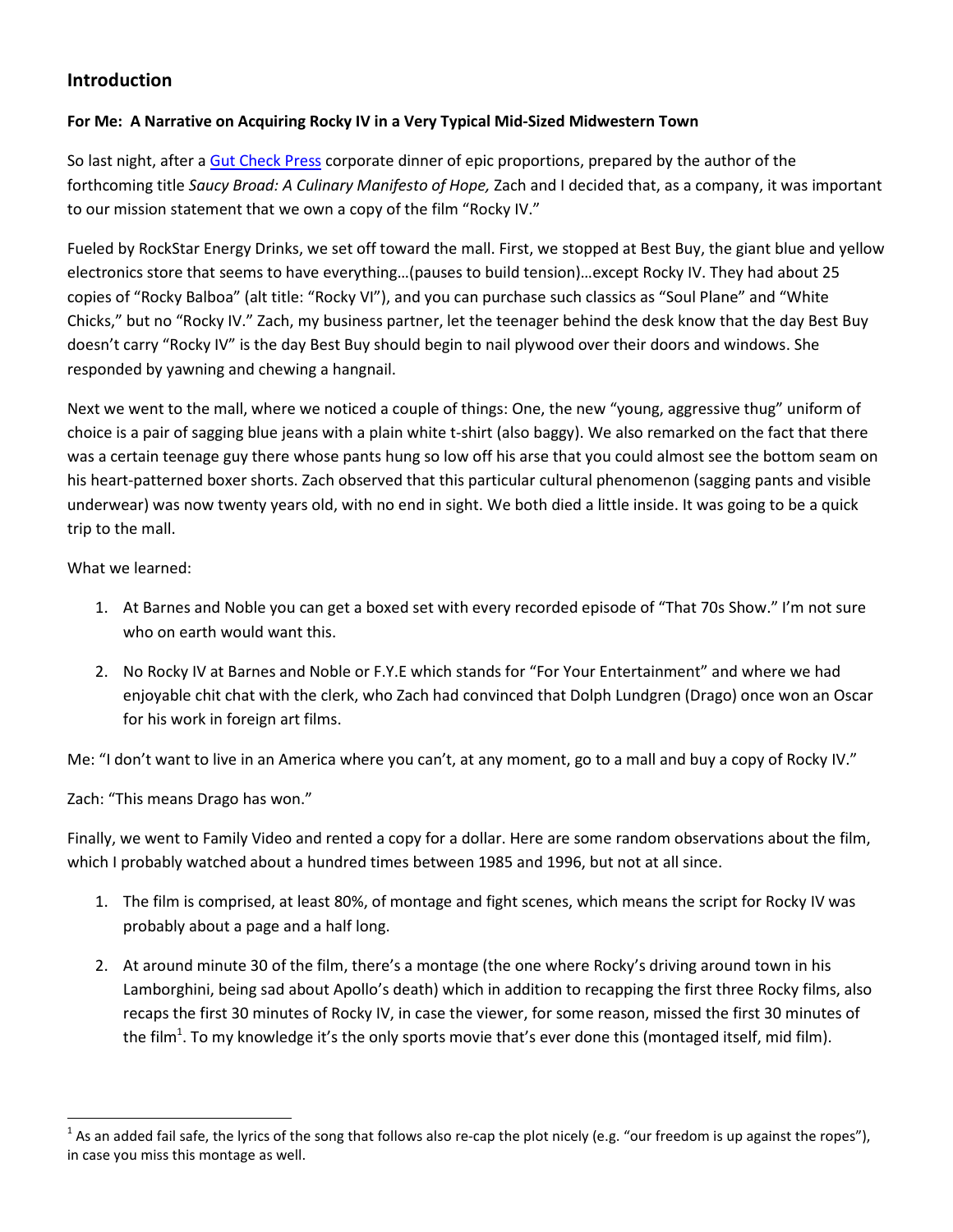- 3. It occurred to us that Paulie, Rocky's derelict brother in law, is the only character in the movie that could actually exist in real life.
- 4. There's this great part toward the end where Paulie says, "I know I sometimes say stupid things…" and Rocky stops him and replies, "No, Paulie, everything you say is art."
- 5. I totally made that up.
- 6. There's something amazing about watching Rocky IV in my basement, which has both a heavy bag and a boxing ring in it.
- 7. This film is an excellent example of Zach's Good/Bad theory of filmmaking. That is, we know Rocky IV sucks as a film…it's as cheesy and heavy-handed as films get, but yet it's still a Good/Great movie. It's classic storytelling. Stallone gives us a bad guy (see also: Mr. T in Rocky III), and then makes us hate him (Drago…because he ruthlessly killed off Apollo Creed, even though Creed was lippy and arrogant and totally had it coming). Also because he was Russian and this was at the height of the Cold War Movie.
- 8. The real Drago was actually more ripped than the airbrushed version of Drago that is unfurled on canvas in the arena before the fight.
- 9. Rocky talks about his feelings a lot in Rocky IV. Like after the fight where he totally wins over a room full of hostile Russians despite the fact that he just beat up their national hero. Rocky is known for his fighting, but he's actually a totally above-average philosopher.
- 10. This movie features the song "Living in America" by James Brown, played in its entirety. It also features lots of other songs in their entirety (see also: two more training montages) which is why there's a grand total of a page and a half of dialogue in this movie.

#### **Abstract: Why a White Paper on Rocky IV?**

This important film is, in our opinion, the most imminently watchable / quotable film in the entire Sylvester Stallone canon. It's not the best, mind you, as both Rocky and Rambo are better, but it is the most watchable and, I daresay, the most important<sup>2</sup>. Our purpose is to garner recognition for this film in academic circles. We would also like to be invited to academic conferences to present this paper, which, we feel, is chock full of Important Discoveries on the enduring impact of Rocky IV. It's also an excuse to watch the movie like six more times.

To invite us to a conference/symposium to speak on Rocky IV, send an email to info@gutcheckpress.com. We'll probably say yes. We're also thinking of hosting our own conference on Rocky IV in 2011. We haven't finalized the speaking arrangements with Mr. Carl Weathers (read: we haven't even tried to call him), but he will almost certainly be there, as we will provide free food (including stew) in the green room, and use our frequent flyer miles to get him to / from Michigan.

<sup>&</sup>lt;sup>2</sup> Read: Fun.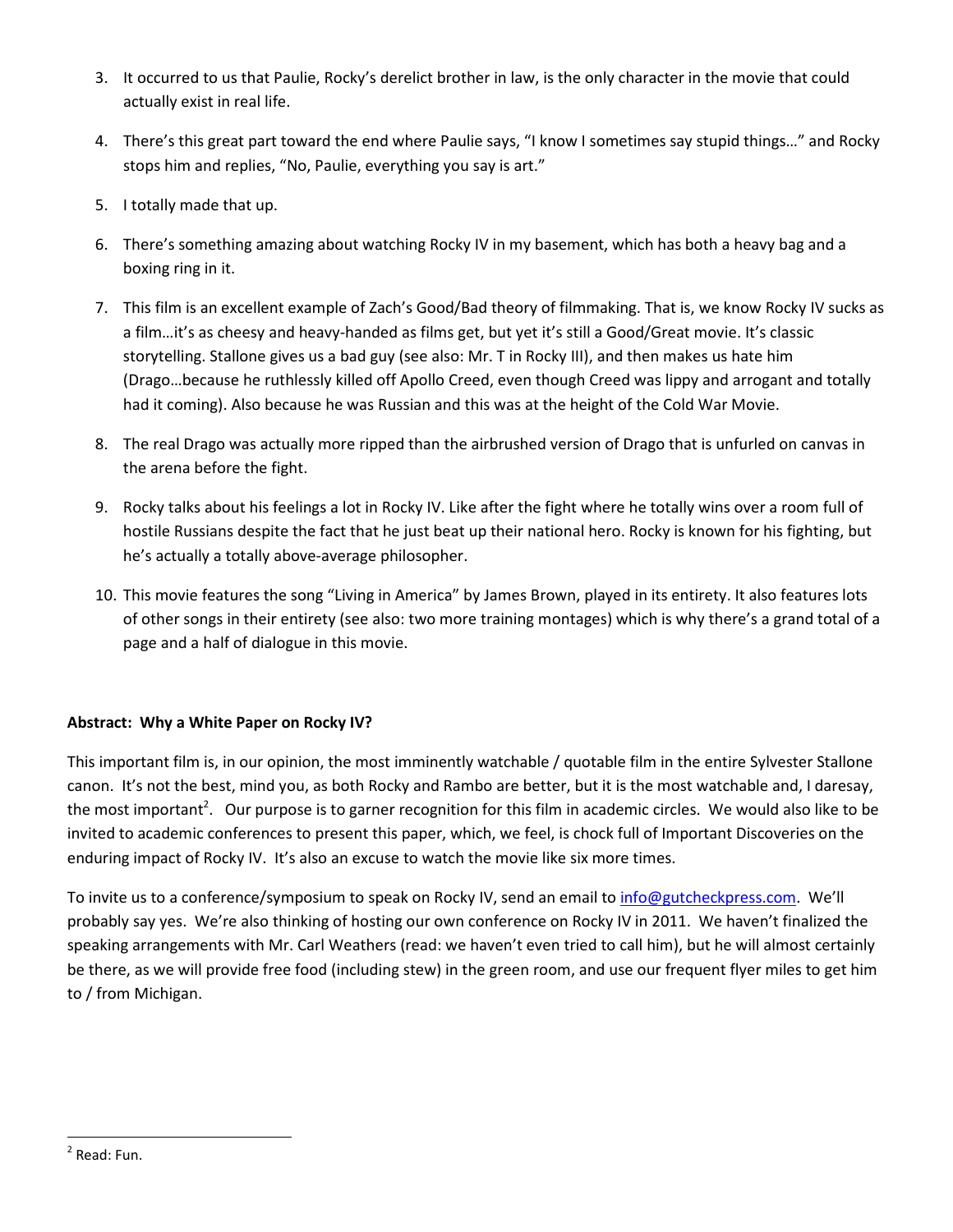#### **1. Burning Heart: Cinematic Implications and Montage Use in Rocky IV**

Rocky IV was a groundbreaking Hollywood film in its use of the montage, and should take its rightful place in the AFI Top 100 Films (ahead of Citizen Kane?) for this reason. Rocky IV did what no other film before it had done, by, in effect, montaging itself and then montaging that montage, while also montaging, for the viewer, the first three films in the series (summed up as follows: Rocky punches meat, Rocky dates Adrian, Rocky loses to Apollo but goes the distance, Rocky beats Apollo and in the process somehow becomes friends with Apollo, Mick dies, Rocky loses to Mr. T, Rocky trains in the ghetto and splashes in the surf<sup>3</sup> with Apollo, Rocky beats Mr. T, Apollo dies at the hands of the evil Russian, Rocky trains in Siberia, Rocky beats the Russian and ends the Cold War.) The timeline of this montage is completely non-linear, suggesting that Stallone's visionary writing and directing was the main inspiration for a then-22-year-old Quentin Tarantino.

Rocky IV, itself, featured several important montages. After Apollo dies, Rocky gets angry, gets behind the wheel of his Lamborghini<sup>4</sup> and drives it angrily through the streets of Philadelphia. While driving angrily, he basically views the first three movies in his mind. He then views the current movie, Rocky IV, up to that point, which basically means that he sees Apollo dying a bunch of times, from a bunch of different angles.

Other Montages: Rocky arrives in Siberia to find that he's staying in a wooden shack out in the middle of nowhere, with Paulie, and his adopted Black Father Figure who has about two lines of dialogue in the whole movie. While in Montage/Siberia he: Chops wood, does sit-ups from the rafters, lifts rocks, fixes some guy's horse and buggy, carries logs through the woods, and runs up the side of a mountain away from the KGB officers who are apparently tracking him to make sure he doesn't plant a bomb in the vast Siberian countryside…a bomb that would blow up…well, nothing. This KGB agent is himself the subject of a montage, as we see several different angles / zooms of him putting a pair of binoculars up to his face (a montage that appears immediately after we first see him putting said binoculars up to his face).

Meanwhile, Ivan Drago is training in his own state of the art facility. I know it's state of the art because it has an indoor running track and lots of machines that light up…making it, essentially a Bally's Total Fitness™ except in Russia. Drago grunts a lot in his montage, and also injects a syringe of what we can only assume is a banned substance, into his bicep. This, of course, makes Drago appear even more dangerous.

Add to these montages the actual fight scenes and you're left with about six lines of actual dialogue in the whole film. This movie watches more like a music video (see: soundtrack, below) than an actual movie.

#### **2. If I Can Change: Racial Implications of Rocky IV**

In true action movie fashion, the brother (in this case Apollo Creed, portrayed brilliantly by former Oakland Raider Carl Weathers) dies in the first 30 minutes. In brief, Creed is the lippy but endearing Best Friend to current heavyweight champion Rocky Balboa. They're such good friends, in fact, that at the beginning of the film we see them in an empty gym, sparring—a fight that was the "payoff" for Creed training Balboa to defeat Mr. T (Clubber Lang) in Rocky III. While Creed is at his mansion throwing a tennis ball to his dog in his pool<sup>5</sup>, he sees a television

<sup>&</sup>lt;sup>3</sup> Very gayly, I might add.

<sup>&</sup>lt;sup>4</sup> Kids: Never drive angry.

<sup>&</sup>lt;sup>5</sup>Message: He's very well-off, financially.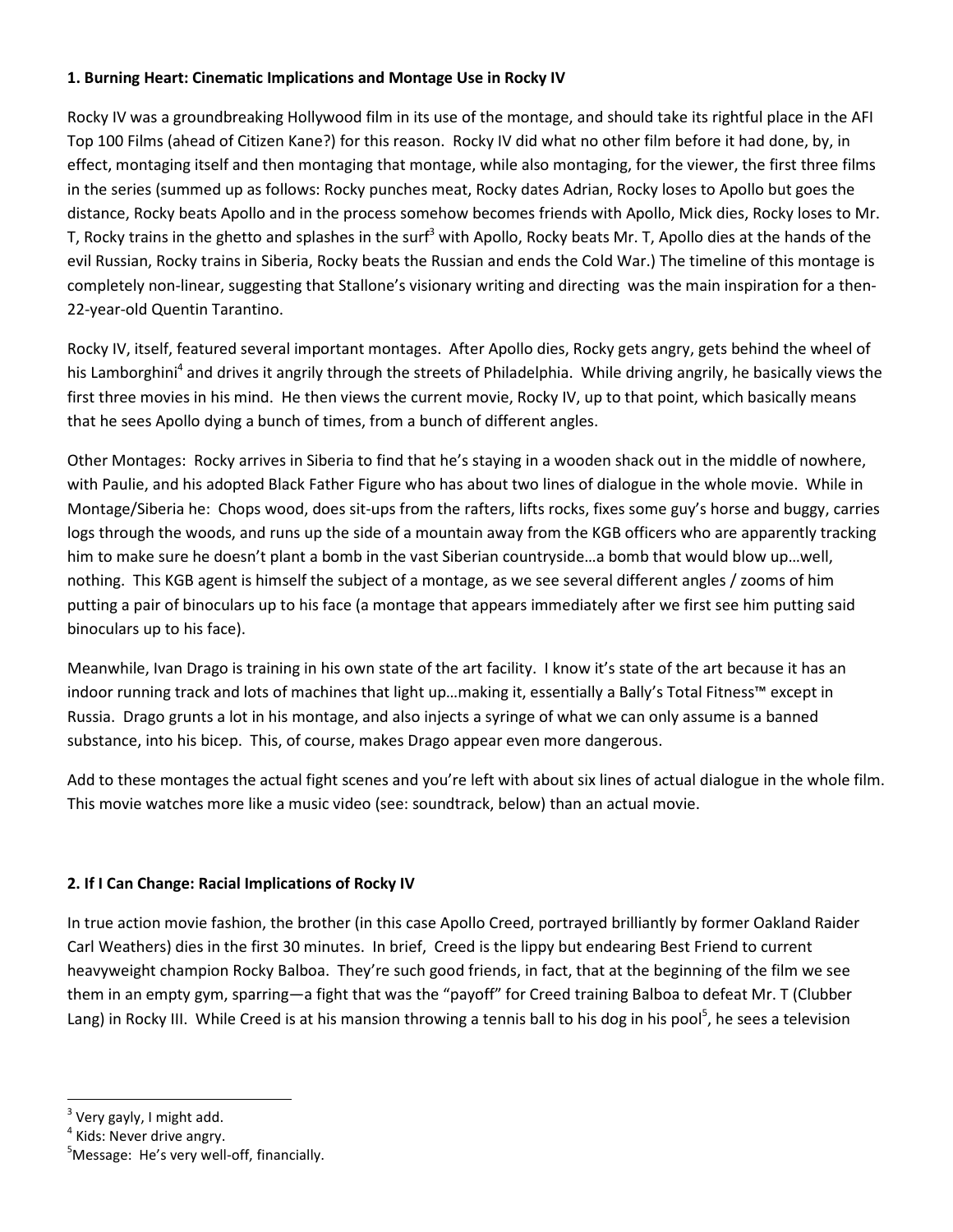news report about a supposedly unbeatable Russian Heavyweight named Ivan Drago. He immediately decides that he needs to un-retire in order to fight and "whup"<sup>6</sup> this robotic, mechanical but ridiculously strong Russian<sup>7</sup>.

He immediately gets into his car and drives to Balboa's even bigger, more magnificent mansion<sup>8</sup>, where he is having a very awkward birthday party involving Paulie, Paulie's Robot, and Balboa's son, who, despite his Italian American lineage (Rocky and Adrian), doesn't look the least bit Italian.

It is at this point that Balboa channels his inner Dr. Phil and pleads with Creed not to fight the Russian, explaining that they're "different people" than they were when they fought each other (which was, most recently, about a week earlier). Balboa then asks Creed to lie down on his chaise lounge, dims the lights, and listens to Creed expound on his feelings, his inadequacies, and his strained relationship with his father<sup>9</sup> while he (Balboa) takes notes on a stenographer's pad.

At the end of the scene it's decided that the fight will happen, Balboa will be Creed's cornerman, and that the fight will take place in Vegas where there will be a minimum of 500 Showgirls and one Godfather of Soul<sup>10</sup> at ringside.

Creed then embarks on a training regimen for the fight that we can only assume involves doing lots of interviews and looking at himself in the mirror. Behind the façade of ripped, glistening muscles is a shell of the Apollo Creed we saw in Rockys I and II. Simply put: Creed gets "whupped" (read: killed, literally) by Drago as Stallone watches helplessly at ringside. But was he really helpless? He *could* have thrown in the towel and saved his black friend from certain destruction…but he didn't. This concept—Guilt—pro-vides the impetus for the rest of Balboa's personal / athletic / beard-growing journey throughout the balance of the film.

#### **3. The Role of the Spouse-at-Ringside in Rocky IV**

There is a great deal to learn about Female Interaction in Rocky IV. At each fight (Drago vs. Creed, Drago vs. Balboa), the wives of the two combatants greet each other awkwardly at ringside before the fight, saying something along the lines of "I realize our husbands are about to beat each other senseless in a few minutes, but I really hope we can stay friends afterwards. Call me!"

This is insulting both to wives and to the intelligence of the viewer. I mean seriously, would you go shopping, or out to coffee, with the wife of the guy that killed your husband? I doubt it. But perhaps it's this gesture – call it *hope* – that provides a great deal of the charm behind Rocky IV.

 For the record, Mrs. Balboa and Mrs. Drago *did* go shopping after their husbands fought, but found the process largely awkward and forced-feeling. They couldn't really decide on where to go, and once they got there Adrian felt that she was asking all of the questions but really failed to get the conversation going. She then went home and told Rocky that she was, quote, "Doing all the work" in the relationship, and wondered if being friends with Mrs. Drago was more trouble than it was worth. Rocky grunted in response leaving the viewer, and Adrian, to wonder what he really felt.

 $^8$  Sub(?)text: They both have a lot to lose.

<sup>&</sup>lt;sup>6</sup> His words, not mine.

<sup>&</sup>lt;sup>7</sup> We know he's ridiculously strong because when he hits the padded square mechanism with lots of lights and buttons on it, it registers that he generates like sixteen tons of brute force. Also: "Whatever he hits…he destroys."

<sup>&</sup>lt;sup>9</sup> Not really.

 $10$  For white people: This is another moniker for James Brown.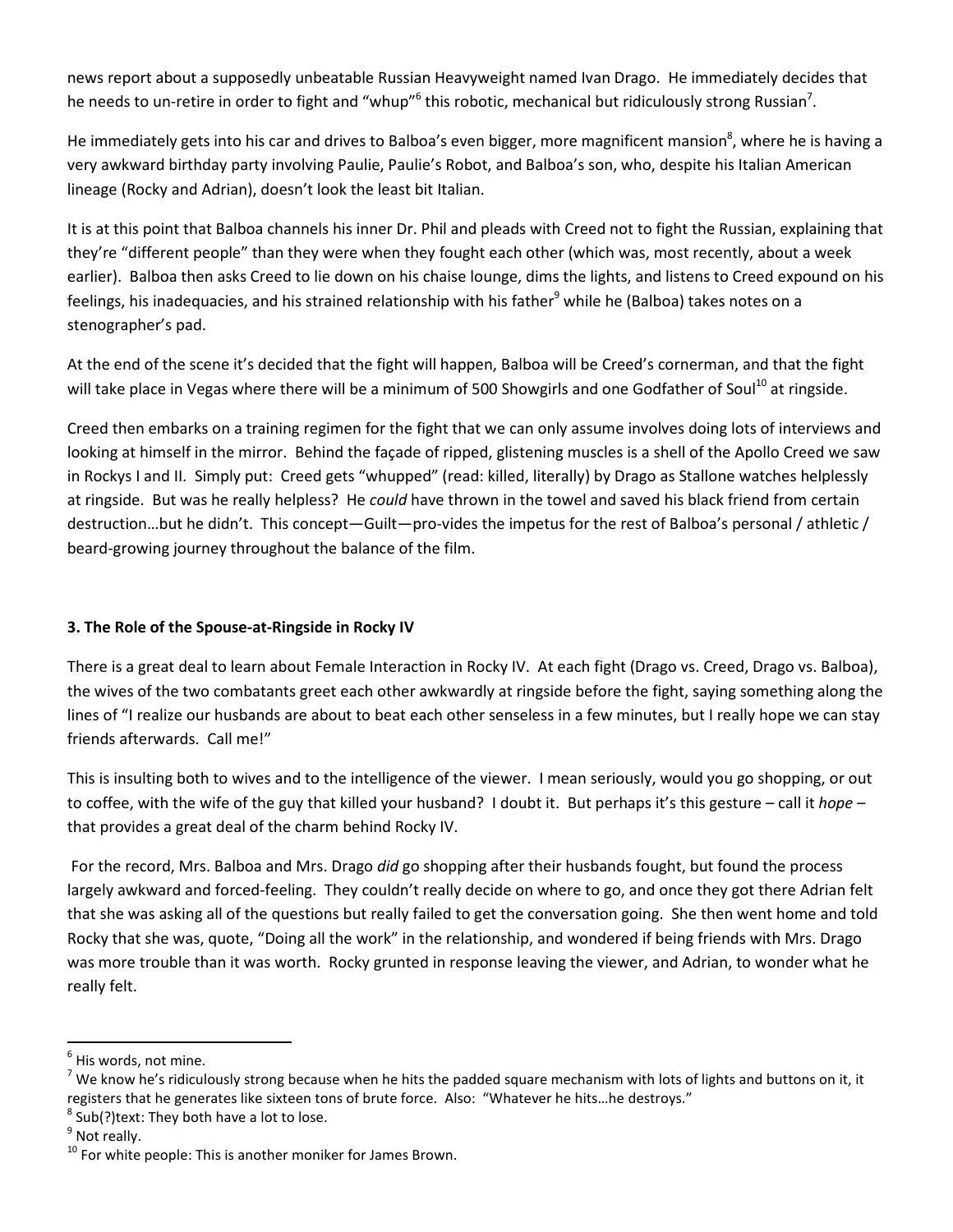#### **4. Things I Learned From the Rocky IV Soundtrack**

- 1. A Burning Heart (just about to burst…a quest for answers, an unquenchable thirst) is different than a Heart On Fire (a strong desire, which rages deep within.)
- 2. There's no easy way out, and no shortcut home. Also, sometimes, giving in can't be wrong.
- 3. While listening to "Living in America" by James Brown, my co-author Zach informed me that it's illegal for Balboa to drape himself in the American flag in the center of the ring, post-fight, as per American flag regulations. It's also, probably, safe to assume that it's illegal for him to wear a version of it on his crotch during the fight (boxing trunks). It occurs to me that it's amazing the things you learn while watching Rocky IV.
- 4. I run the mile an average of 14 seconds faster if I do so while listening to track number 10 (Training Montage) and track number 5 (War, by Vince DiCola) than if I don't listen to anything at all.

### **5. What the (expletive) is Wrong With Paulie**

Paulie is Rocky's brother in law, and Adrian's brother. He's a generally dour, slovenly Philadelphian who initially tried to drive Rocky away (see: throwing the Thanksgiving turkey out the door in Rocky I), but has instead become a real part of the Balboa family and a fixture in the Rocky films, even though he doesn't really do anything besides complain and occasionally provide comic relief (see: falling in the snowdrift, Rocky IV).

Paulie is generally what I would call "down" in Rocky IV. He seems to be living only for a semi-platonic relationship with a female robot, and his pornographic comic books, as evidenced by his behavior in the birthday party scene at the beginning of the film. It's our feeling that Paulie may be suffering from the early stages of Bipolar disorder, as he is generally either really high or really low.

Paulie's difficulties stem from the fact that he's always been a bit of a hanger-on in Rocky's high profile athletic life. Though his brother in law has always been cordial, allowing Paulie to sit in on his corner during fights even though he doesn't know anything about boxing or anything else for that matter, Paulie has always felt a certain degree of distance from the rest of the family. I attribute this to two factors. One, he's never found love<sup>11</sup>. Throughout the series Paulie has remained steadfastly single, while the people around him have married. Two, he doesn't have a job. Three, he's overweight and disheveled looking, and not in an endearing way.

Because of this, Paulie is dealing with some pretty significant jealousy issues vis-à-vis Rocky. This results in a lot of yelling, and also the occasional hurled object (see: Turkey, Rocky I, beer bottle, Rocky II). It's so obvious that Paulie is jealous. I mean, seriously, why hasn't he dealt with this? He's only hurting himself.

But Rocky IV provides hope for Paulie. He gets out of his proverbial comfort zone by accompanying Rocky to Siberia, and bringing his Chipmunks Christmas album. He falls in a snowdrift, and everybody laughs, including Rocky, who at this point is really upset because, hello, he's in ----ing Siberia! And later, on the way to the ring to fight Drago, Paulie verbalizes what everyone has known for years, which is that if he could be someone else in life, it would be Rocky. Rocky wipes away a tear and they embrace<sup>12</sup>. Actually, Rocky just says "Thanks Paulie," awkwardly, because who has

 $11$  His proclaimed love for his sensual-sounding female robot notwithstanding.

<sup>&</sup>lt;sup>12</sup> Not really.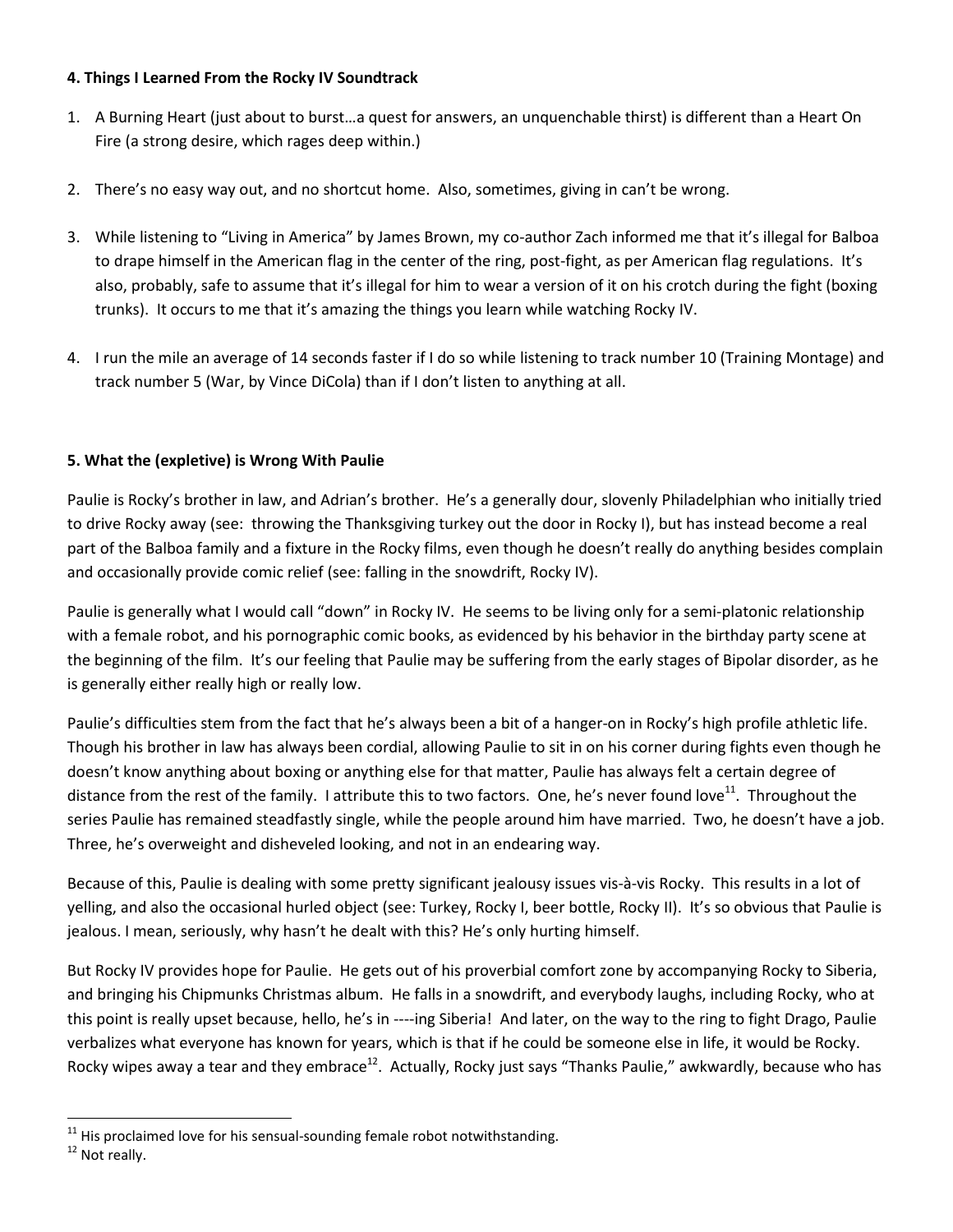a conversation like that on the way to the ring? I mean, seriously, all those long, boring nights in the Siberian gulag would have been a natural time to do some serious mutual sharing of feelings. Don't you think?

#### **6. Yous Can Change: Political Progressivism and Rocky IV**

Without delving too deeply into the inner-workings of Rocky Balboa, I'm pretty sure he's a small government capitalist and fiscal conservative. I mean, seriously, what's more capitalistic than professional boxing where you are literally fighting other people for money. Rocky can be seen driving exotic motorcycles and cars, doing television commercials (Rocky II), flaunting his wealth and fame (Rocky III), but he is never shown doing charitable work. A bleeding heart liberal he is not.

Interesting, then, that Rocky ends the Cold War in one fell swoop with his decisive victory over Ivan Drago on Christmas day in Moscow. As Rocky explains in his post-fight speech, the crowd, initially, was hostile. He fought Drago in an arena that featured a chain link fence around the tunnel leading from the locker room (cultural difference? I mean seriously, who has these?), and several larger-than-life-sized artist's renderings of Drago which incredibly (the renderings) looked less impressive and ripped than the real Drago looked. Drago truly looks like the kind of guy who could grab you around the neck with his boxing glove and lift you up off the ground with one hand<sup>13</sup>. Anyway.

#### **An Aside on Physics/Physiology in Rocky IV**

In the first two rounds of his fight with Drago, Rocky gets hit repeatedly with the kinds of punches that routinely end real heavyweight fights<sup>14</sup> and, I daresay, if strung together in succession would kill an actual person (see: Apollo Creed). But, as Drago explains in his corner during the fight, Balboa is "like a piece of iron." Indeed. A piece of iron is harder than a boxing glove. Therein lies the genius of Rocky Balboa. I don't care how many designer Russian steroids you inject into your bicep during training, you're not going to hurt a piece of iron.

Other physical impossibilities: At one point in the fight, as the tide has turned and the crowd, according to Stu Nahan, has "suddenly become Pro Rocky," the Mikhael Gorbachev figure<sup>15</sup> can be seen getting up from his seat in a luxurv<sup>16</sup> skybox<sup>17</sup> and sending one of his minions to go down and yell at Drago, figuring the yelling will improve his performance in the ring. Drago gets up from his stool, grabs the minion, who has left his skybox, taken the stairs to the concourse, and walked to ringside, all in the span on a one-minute break between rounds, and lifts him off the ground with one boxing-gloved hand. This is so, totally impossible. It's hard to grab a can of Coke whilst wearing a boxing glove...much less a real person's neck<sup>18</sup>. This is perhaps the least realistic happening in any Sylvester Stallone movie, with the possible exception of John Lithgow playing an evil tough guy in "Cliff Hanger."

\*\*

<sup>&</sup>lt;sup>13</sup> He does this, in Rocky IV.

 $14$  Remember, the same machine with all the switches that blew Marty McFly across the laboratory here tells us that Drago's punches pack 2000+ psi.

<sup>&</sup>lt;sup>15</sup> They don't come right out and say that he's Gorbachev, but he's balding with a birthmark on his forehead.

 $16$  You're allowed to smoke cigarettes in there, if you're Gorbachev.

 $17$  See: All men being created equal, some being more equal than others.

 $18$  Although we find holding a pipe to be quite comfortable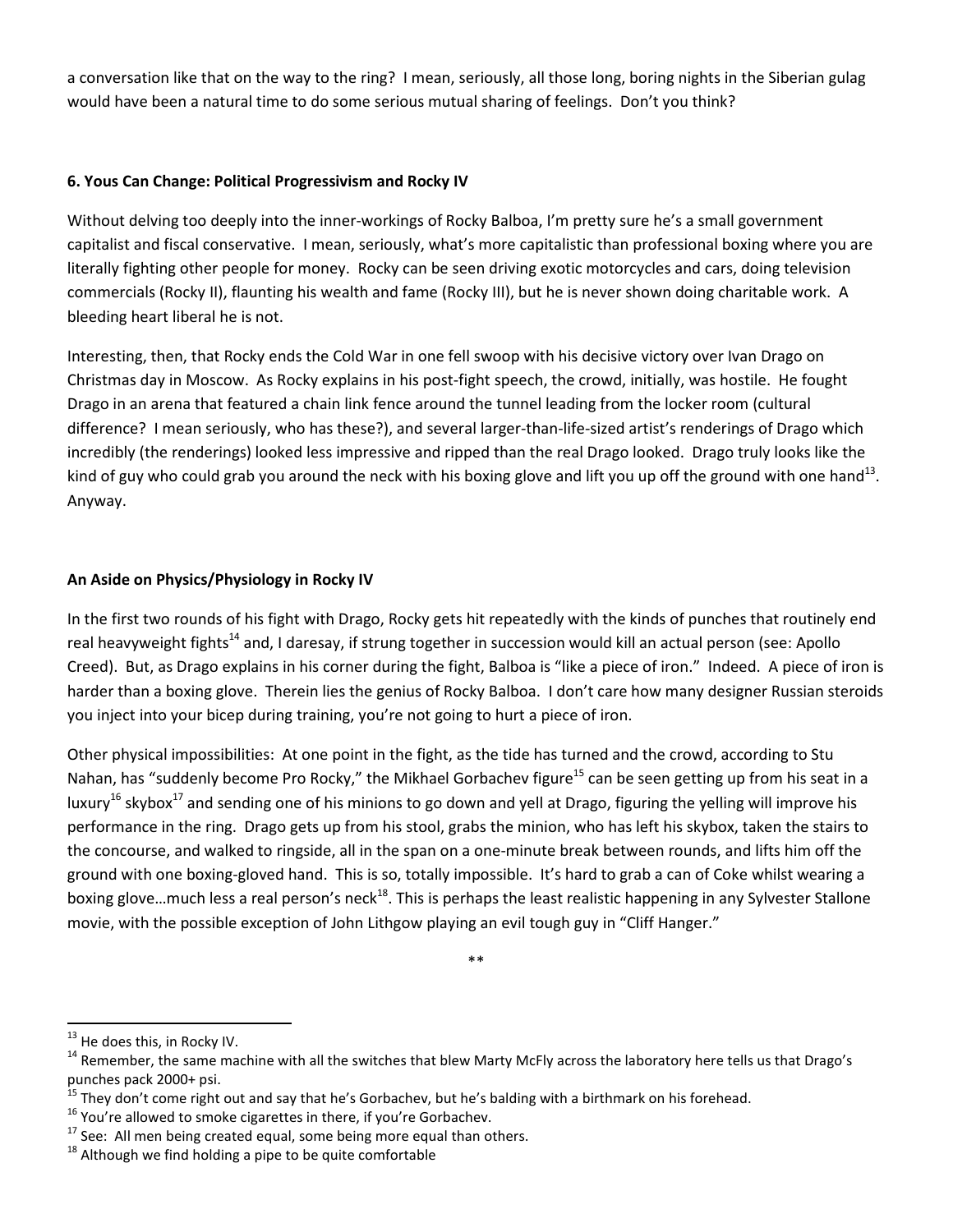Needless to say, there were some insurmountable odds facing Rocky Balboa. He not only defeated the Russian, he ended the Cold War in the aforementioned post-fight speech. I've covered a lot of boxing, and I've never seen a fighter take the microphone after a fight to address the crowd, all of whom have, inexplicably, stayed put despite seeing their national hero carved up like a turkey.

But Rocky had a greater mission – a mission to do what presidents and diplomats before him had failed to do: End the Cold War and liberate the Russian people, who were laboring under communism. Rocky, though he didn't even finish high school, knew intuitively what the Russian people needed. They needed boxing. But beyond that, they needed freedom.

Apparently he had arranged a translator, for just such a post-fight occasion. Rocky then told the crowd that "If I can change<sup>19</sup>, and yous can change...EVERYBODY CAN CHANGE!" Drago slunk up next to Rocky, handed him the trophy, and declared, "You're all right, Balboa!" The crowd then erupted in cheers, despite the fact that they were all being filmed by the Gorbachev figure and would all be mysteriously executed over the course of the following week.

### **7. I Wish I Wasn't In This Nightmare: Theological Imagery in Rocky IV**

l

Not only does Rocky IV (alt. title "Rocky IIII") "speak truth to power" in a big way, politically; we must not overlook its religious / theological significance. This film is bursting with bold spiritual claims, which, in their sophistication, make Kierkegaard look like Brian McLaren.

The viewer instinctively knows from the outset that he is in for a roller-coaster of reader-hermeneutic-style symbolism—as nuanced and subtle as anything the medium of film has offered before or since. The first images we see on the screen are of two boxing gloves—one bearing American symbols and one Soviet—colliding, causing the latter to explode. As to what this means, we can only offer pure conjecture. The viewer is left with no answers, only questions: who will fight in this film? What will be their nationalities? Who will win? *Whos* can change? And what will be the spiritual arc of this story?

The last question is perhaps the most complex, and must be approached with a spirit of humility and caution. Analyzing the theological in Rocky IV must not be approached like your average English Lit 101 class, wherein every major character is declared a Christ figure.<sup>20</sup> No, nothing so clumsy or monolithic rolls off Mr. Stallone's pen or onto his celluloid. Rather, Rocky IV is a veritable web of inter-religious references, transcending time, traditions, and cultures. Let us take some time to explore these many-layered, mutli-dimensional characters and themes.

#### *Ivan Drago*

Most religions have an evil, malevolent anti-god figure; even polytheistic or non-theistic religions usually give some sort of name / personality / symbol to the evil we see in the world. Judaism, Islam, and Christianity call this figure

<sup>&</sup>lt;sup>19</sup> It's unclear just how Rocky, himself, changed during the fight. It seemed to me that he went into the fight wanting to beat Drago, and finished the fight in much the same fashion.

<sup>20</sup> For example, the "Old Man" of *Old Man and the Sea* fame, who cuts his hands on fishing line and is, therefore, a Christ figure. Even though there is no record anywhere of Christ ever having cut his hands on fishing line.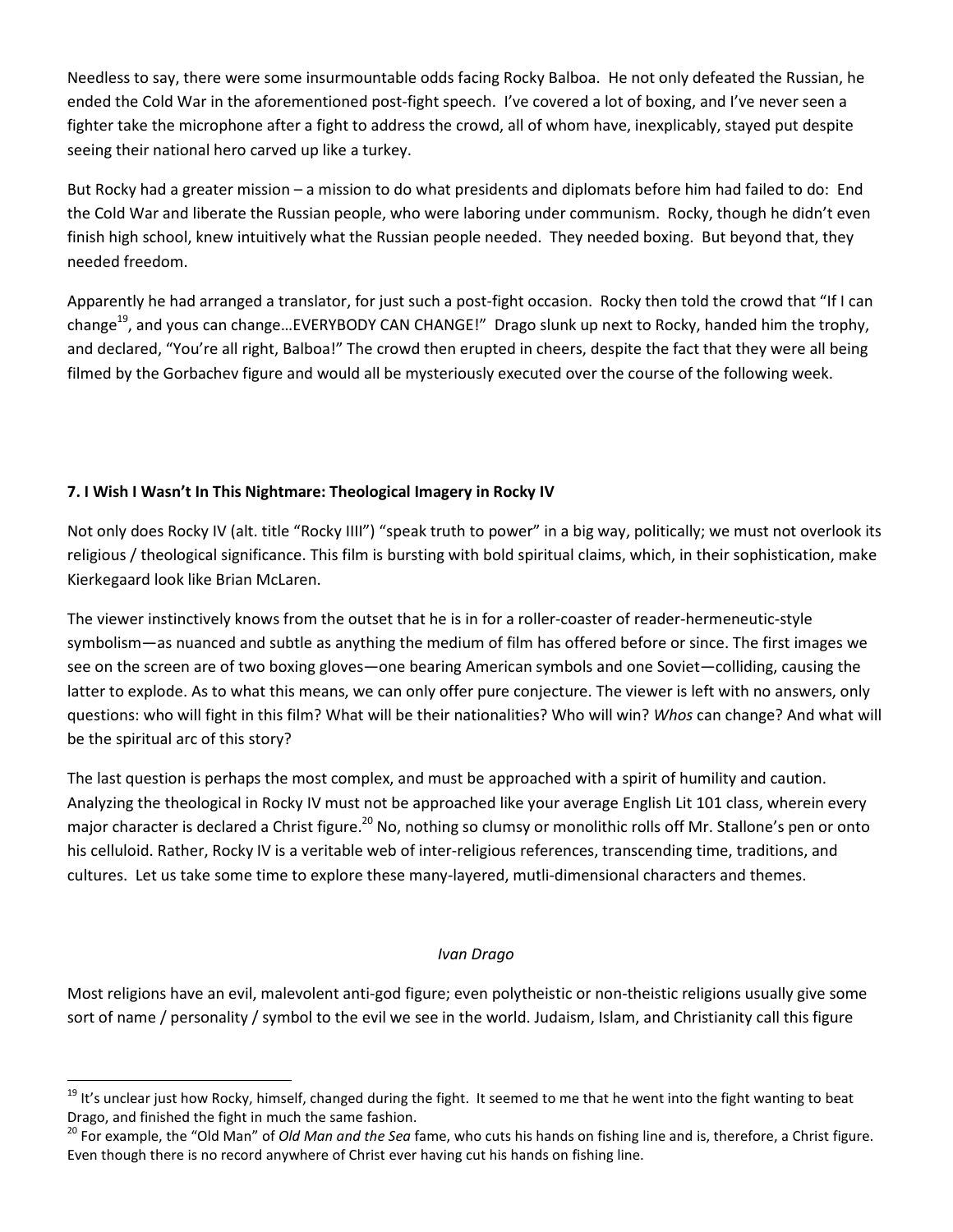Satan, and he is pictured in the Jewish *Nevi'im* and the Christian New Testament as a dragon.<sup>21</sup> Clearly, then. Rocky IV wants there to be no question about who Drago<sup>22</sup> represents, even so as to lay aside the film's usual subtlety to make the point.

Drago does things that we would expect the devil to do, like take drugs, wear spandex, hang out with butch women, sport a blonde spike, and punch machines. He says things that we would expect the devil to say, like, "I fight to win. For me! For me!" (a clear reference to the sense of rebellion and sinful autonomy that caused Satan to be cast from heaven), and, "I cannot be defeated!" Drago does not care if he kills innocent men ("If he dies, he dies.") And, perhaps most tellingly, he wears a yellow robe into the ring, with two red stripes running down the sleeves, representing his cowardice (yellow) and two bloody strategies (devouring and seducing<sup>23</sup>).

Drago's character represents all that is evil and really, really bad in the world and is, therefore, not tied to one religious system. However, Rocky IV contains other archetypical characters that are more specific in their antecedents.

# *Apollo Creed*

Some would be tempted to play the Christ-figure card with Apollo Creed. After all, he is the "good guy" who is essentially murdered by agents of an evil empire before being vindicated. And who can miss the obvious reference to the Pietà as Rocky cradles his dead friend's head in his arms?

But there are many reasons why Apollo is decidedly *not* a Christ figure<sup>24</sup>. First of all, there's his name. "Creed" (from the Latin *credo*, meaning "I believe") and the Greek "Apollo" (a pagan diety). His very identity points away from sinless perfection and faithfulness (suggesting struggles of faith and idolatry), as does his attitude (glory-chasing) and impetuous actions.

No, Apollo is rather a type of one of the most famous martyrs to ever live—St. Peter. Observe the similarities: Peter was always quick to strike back and defeat the enemy by force. Likewise, Apollo declares to Rocky, that he was "born with a killer instinct that can't be turned off and on like a robot!" $^{25}$ 

Like Peter, who arrogantly proclaimed that he would never leave his master's side no matter what, Apollo continually spouts off prideful proclamations: "You will lose and lose royally," I've retired more men than social security," "I'm in the best shape of my life. I'm stronger, quicker!" And you know what pride comes before, right? Yes sir, destruction, and a haughty spirit before the fall.

Apollo is internally tortured, as Rocky points out when he says, "Hey, uh, Apollo, uh, you ever think that maybe this fight ain't against him? Like, uh, maybe it's, uh, actually against *you?*" Apollo doesn't want to hear it. He declares

<sup>21</sup> See: Isa 27:1; 51:9, Rev. 12-13.

<sup>&</sup>lt;sup>22</sup> You may not have noticed this, but the word "Drago" looks an awful lot like the word "dragon." It's just missing the last N, really. It also means "dragon" in French, Slovanian, and a bunch of other languages.

<sup>&</sup>lt;sup>23</sup> Along the lines of the latter strategy, Drago wears very short, (like Daisy-Duke-short) tight shorts during the film, causing every female watching (all six of them) to stumble, spiritually.

<sup>&</sup>lt;sup>24</sup> For starters: both Carl Weathers and Sylvester Stallone are still alive. Can you imagine God not smiting someone who portrayed a Christ figure awkwardly bouncing around to the beat of a James Brown song whilst wearing a sparkly American flagthemed top hat? Me neither.

<sup>&</sup>lt;sup>25</sup> Actually, he says "like a radio," but there was a robot standing right there, so it would have probably been a better analogy.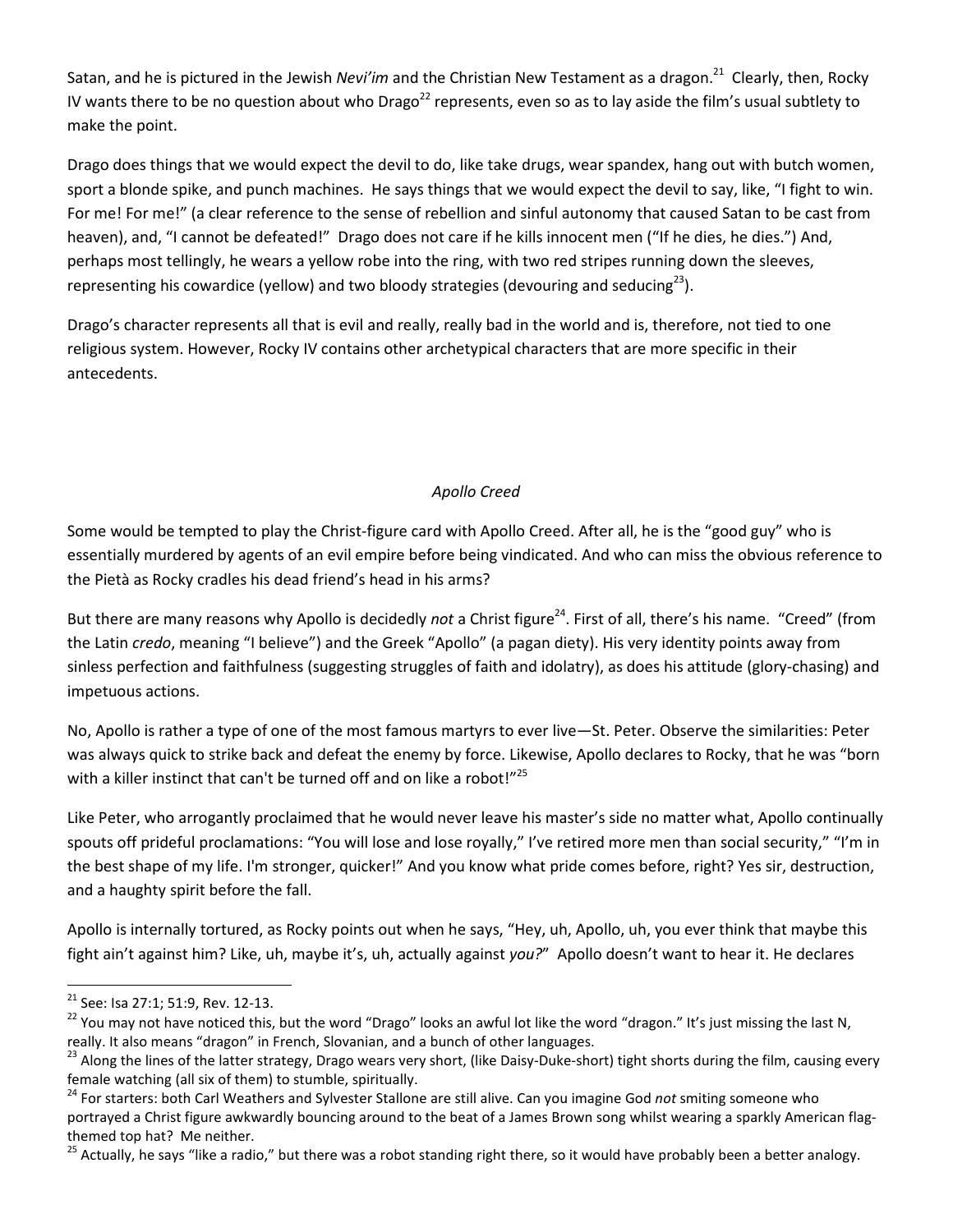that his desire to fight has "never been more right." And, of course, he pays the price. There are hints that he has experienced some sort of spiritual awakening in the process, though. After initially declaring, "We sure as hell can't be born again!" to Rocky, he then declares, "God, I feel born again!" before his ring-walk. It seems that even Apollo can change. (Everybody can change).

#### *Rocky Balboa*

It has also been (seriously) suggested by some that Rocky is a Christ figure.<sup>26</sup> But he's not. If we only look at the obvious surface imagery, sure, we might come to that conclusion. After all, Rocky gives up his title and belt<sup>27</sup> in order to go to his enemy's home turf and defeat him (on Christmas Day, no less!). And, yes, we hear his mentor tell him, "You're the One! You'll have to go through hell." And we see him praying fervently before heading out to the ring.

All the same, Rocky Balboa is actually a Wōden-figure (referring to the pagan god once worshipped by North Germanic peoples). He just is. Trust me.

#### *Paulie*

Of course, no one would accuse Paulie of being a Christ figure. On the contrary, like the character of Cypher in *The Matrix*, Paulie appears at first blush to be symbolic of Judas. He kisses Rocky on the cheek and causes him to lose everything he has.<sup>28</sup> But again, we must look deeper.

Paulie, perhaps the most richly layered character in the history of story-telling, is best understood as symbolizing the Greek god Pan. Think about it: he looks like Pan from the waste up (albeit an older Pan who has let himself go considerably). And how often do you see Paulie's legs? Almost never, right? Almost like he's hiding something. That's because he totally is.<sup>29</sup>

More similarities: Pan is famous for his sexual prowess.<sup>30</sup> Paulie enjoys his "comics" and reprograms his robot to speak with a decidedly sultry voice and demeanor. Pan was known for hanging around in a wife-beater, mooching off his in-laws, toasting marshmallows over the flame of a single candle. And for throwing turkeys. The connection with Paulie need not be explained.

#### *Original Sin*

Beyond the characters themselves, several spiritual themes are woven through the film, like so many beautiful threads through a rich, complex tapestry. Apart from the obvious theme of perseverance (Rocky tells his insufferable kid, "Goin' that one more round when you don't think you can, that's what makes all the difference in life."), there is a strong narrative thread of human depravity.

<sup>26</sup> http://ezinearticles.com/?From-Rocky-to-Rocky-Balboa&id=4063171

<sup>&</sup>lt;sup>27</sup> This plot element is so quickly skimmed over via a newspaper montage that I didn't know it was happening until my 18<sup>th</sup> viewing, some 25 years after first watching the film.

 $28$  Wait, that's in Rocky V, which we (America) like to pretend doesn't exist.

<sup>&</sup>lt;sup>29</sup> Have you ever tried to walk in the snow, while wearing boots over behooved feet? You'd trip and fall too.

<sup>&</sup>lt;sup>30</sup> I try to be religiously tolerant, but seriously—how did people worship those dirty, pervy gods with a straight face?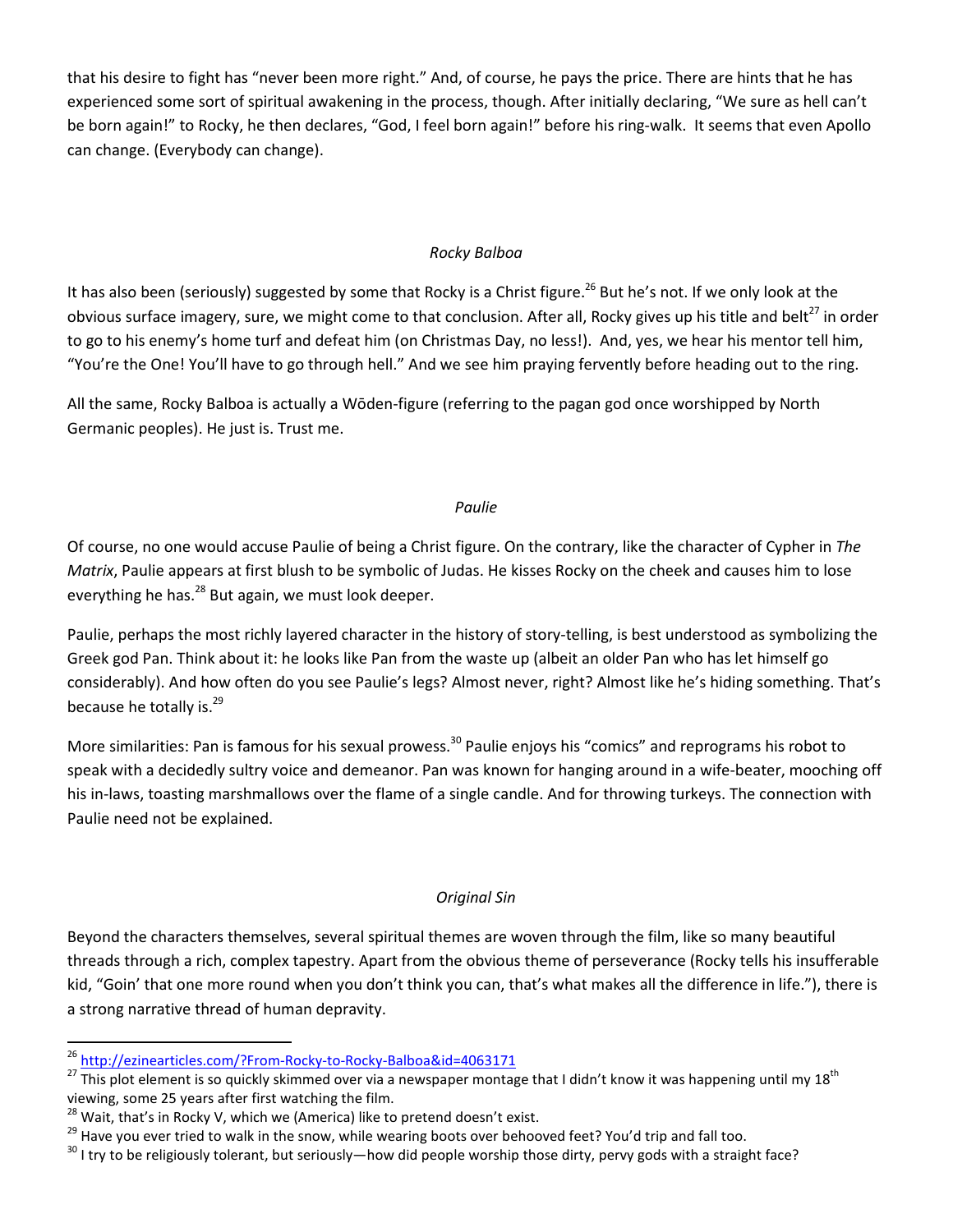First of all, the very existence of the synth-driven score of this film is irrefutable evidence that human beings are stained by sin. James Brown also explores this theme in his song, as he refers to his "bad (read: sinful) self," even while declaring that he "feel[s] good!"<sup>31</sup> The ever-presence of mullets and '80s pube-staches in America and Soviet Russia alike are a further reminder that human depravity is a mankind problem, not a problem of one nation in particular.

The character of Adrian is also a symbol of the human propensity for evil and the curse that sin brought upon the earth. First of all, in Rocky IV we see this usually supportive woman going all Job's Wife<sup>32</sup> on Rocky, saying, "You can't win" and telling Rocky that he should "change his thinking" because "everyone else has." Her very appearance is also a reminder of the effects of sin on the earth and its inhabitants. Adrian, who, in the first movie (at 30 years old), was ridiculously hot in her little hat and horn-rimmed glasses (we are reminded of this several times in a montage) is here (not yet 40 years old) looking *rough*. None of us, reminds Stallone, not even Hollywood celebrities or the trophy wives of prize-fighters, shall escape the ravages of time and entropy.<sup>33</sup>

# *The Kingdom of God in Rocky IV*

USA! USA! USA! USA! USA! USA! USA! USA! USA! USA! USA! USA! USA! USA! USA! USA! USA! USA! USA! USA! USA! USA! USA! USA! USA! USA! USA! USA! USA! USA! USA! USA! USA! USA! USA! USA! USA! USA! USA! USA! USA! USA! USA! USA! USA! USA! USA! USA! USA! USA! USA! USA! USA! USA! USA! USA! USA! USA! USA! USA! USA! USA! USA! USA! USA! USA! USA! USA! USA! USA! USA! USA! USA! USA! USA! USA! USA! USA! USA! USA! USA! USA! USA! USA! USA! USA! USA! USA! USA! USA! USA! USA! USA! USA! USA! USA! USA! USA! USA! USA! USA! USA! USA! USA! USA! USA! USA! USA! USA! USA! USA! USA! USA! USA! USA! USA! USA! USA! USA! USA! USA! USA! USA! USA! USA! USA! USA! USA! USA! USA! USA! USA! USA! USA! USA! USA! USA! USA! USA! USA! USA! USA! USA! USA! USA! USA! USA! USA! USA! USA! USA! USA! USA! USA! USA! USA! USA! USA! USA! USA! USA! USA! USA! USA! USA! USA! USA! USA! USA! USA! USA! USA! USA! USA! USA! USA! USA! USA! USA! USA! USA! USA! USA! USA! USA! USA! USA! USA! USA! USA! USA! USA! USA! USA! USA! USA! USA! USA!

#### **Conclusion: You're Not a Machine, You're a Man: The Message and Application of Rocky IV**

Rocky IV was all of 91 minutes; a tidy length usually reserved for comedies of the Pauly Shore-variety. No matter. The sum total of the human experience (love, losing your Black Friend at the hands of an Evil Russian, life, death, driving your Lamborghini angrily through the streets of Philadelphia, James Brown, theology, Russians) is encompassed in these 91 minutes, making it the most important film of our generation, and maybe ever. This film needs to accompany The Big Lebowski at the table of Worthless Academic Pursuits That Are Actually, for Some Reason, Taken Seriously. I mean, come on, there's no deep symbolism in a movie that is about both bowling and marijuana. Rocky IV endures because it has neither bowling nor recreational drug use. Lebowski also suffers because of its lack of Sylvester Stallone or Dolph Lundgren. Rocky has both. We could go on and on.

 $31$  Is there any symbolism to the fact that James Brown had the exact same hairstyle that Michelle Obama has? Probably not, since the First Lady was a 21-year-old unknown at the time, but who can say how deep Rocky IV really goes? Is it tied to space and time like a regular movie?

 $32$  Job 2:8-10

<sup>&</sup>lt;sup>33</sup> The Rev. Dr. Michael E. Wittmer actually did his doctoral dissertation on this topic, entitled, "Curse God and Die: Adrian Balboa as a Type of Fallen Eve Insofar as She Says Mean Stuff to Rocky in Rocky IV and Goes From Looking All *Hot for Teacher* / Naughty Librarian to Looking Like an Elder Kennedy on a Really Bad Day."